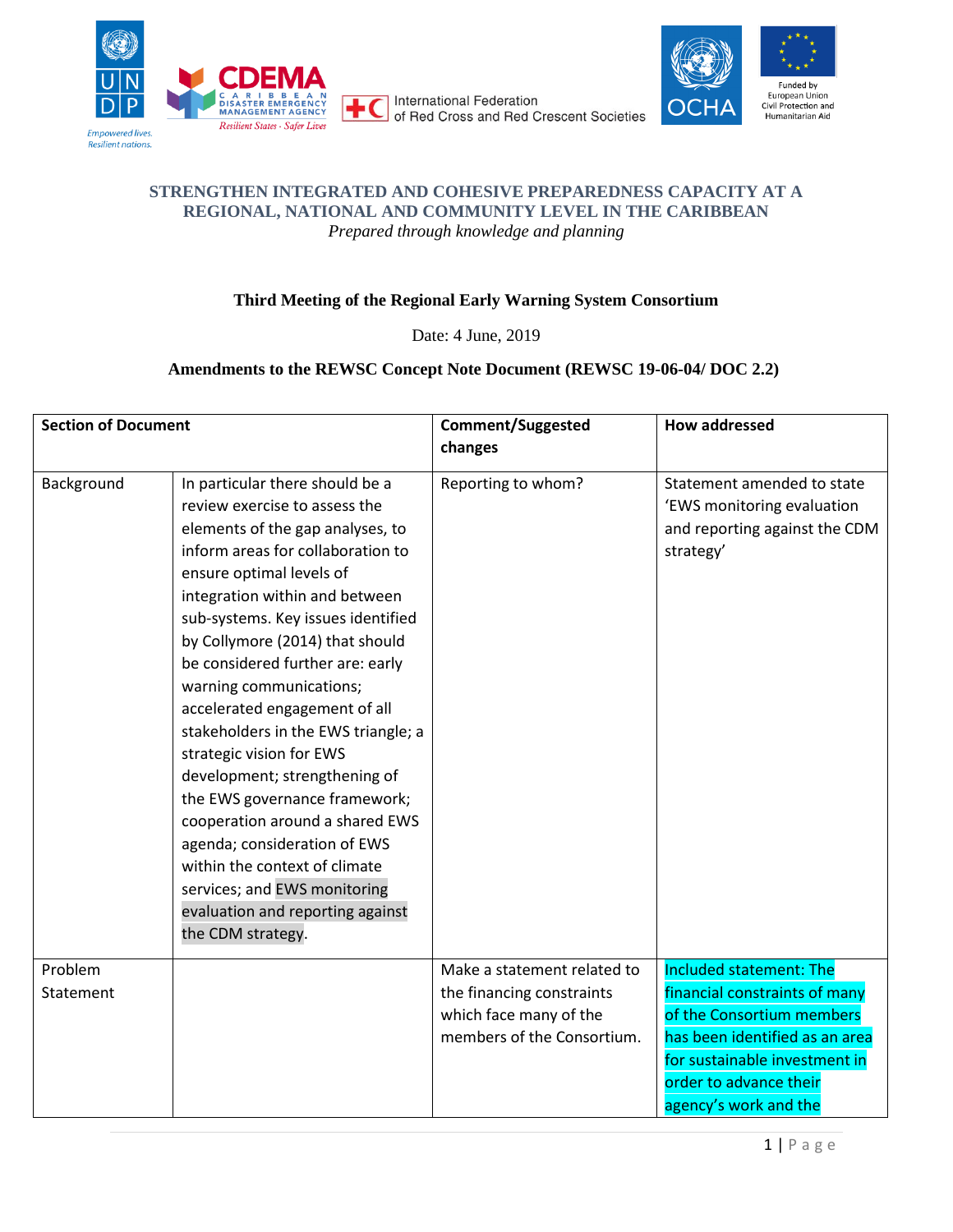

International Federation<br>of Red Cross and Red Crescent Societies





| <b>Section of Document</b>                                           |                                                                                                                                                                                                                                                                                                                                                  | <b>Comment/Suggested</b>                                                                                                                                                                                                                                                                                                            | <b>How addressed</b>                                                                                                                                                                                                                                                                                                                             |
|----------------------------------------------------------------------|--------------------------------------------------------------------------------------------------------------------------------------------------------------------------------------------------------------------------------------------------------------------------------------------------------------------------------------------------|-------------------------------------------------------------------------------------------------------------------------------------------------------------------------------------------------------------------------------------------------------------------------------------------------------------------------------------|--------------------------------------------------------------------------------------------------------------------------------------------------------------------------------------------------------------------------------------------------------------------------------------------------------------------------------------------------|
|                                                                      |                                                                                                                                                                                                                                                                                                                                                  | changes                                                                                                                                                                                                                                                                                                                             |                                                                                                                                                                                                                                                                                                                                                  |
|                                                                      |                                                                                                                                                                                                                                                                                                                                                  |                                                                                                                                                                                                                                                                                                                                     | coordination and<br>harmonisation function of the<br><b>Consortium. Existing</b><br>arrangements, such as the<br><b>Early Warning Information</b><br><b>Systems Across Climate</b><br>Timescales (EWISACTs) should<br>be engaged by the Consortium<br>as delivery mechanisms in<br>areas congruent with their<br>mandate.                        |
| Output 1: The<br>regional strategic<br>vision for EWS<br>established | Output 1: The regional strategic<br>vision for EWS established                                                                                                                                                                                                                                                                                   | Agreed?                                                                                                                                                                                                                                                                                                                             | Statement amended to state<br>'Output 1: The regional<br>strategic vision for EWS<br>articulated and action plan<br>developed.'                                                                                                                                                                                                                  |
|                                                                      | Under this outcome, activities will<br>be undertaken to identify critical<br>stakeholders, build consensus and<br>support for the EWS Consortium<br>and strategies for the<br>maintenance of engagement,<br>elaborate a vision statement for<br>EWS in the region, plan of work<br>for the Consortium, and define<br>roles and responsibilities. | Please clarify                                                                                                                                                                                                                                                                                                                      | Statement amended to state<br>' elaborate a vision<br>statement for EWS in the<br>region and a mission<br>statement for the REWSC, an<br>action plan for the Consortium<br>in support of its mission, and<br>define roles and<br>responsibilities.                                                                                               |
|                                                                      | It is anticipated that delivery of<br>this output level result will be<br>incremental with successes<br>providing the impetus for<br>deepening commitment of EWS<br>Consortium partners and broader<br>stakeholders over time.                                                                                                                   | Is this what we want? Based<br>on this the vision does not<br>seem to be the intended<br>result. Or also say and action<br>plan developed. Perhaps say<br>once the vision is articulated<br>that it will be periodically<br>reviewed in line with the<br>monitoring of the<br>implementation of the<br>action/work plan and overall | Statement amended to state<br>'It is anticipated that once the<br>vision is articulated, it will be<br>periodically reviewed in line<br>with the monitoring and<br>evaluation of the<br>implementation of the action<br>plan and overall EWS under<br>output 3. Further, that the<br>progress achieved will provide<br>the impetus for deepening |